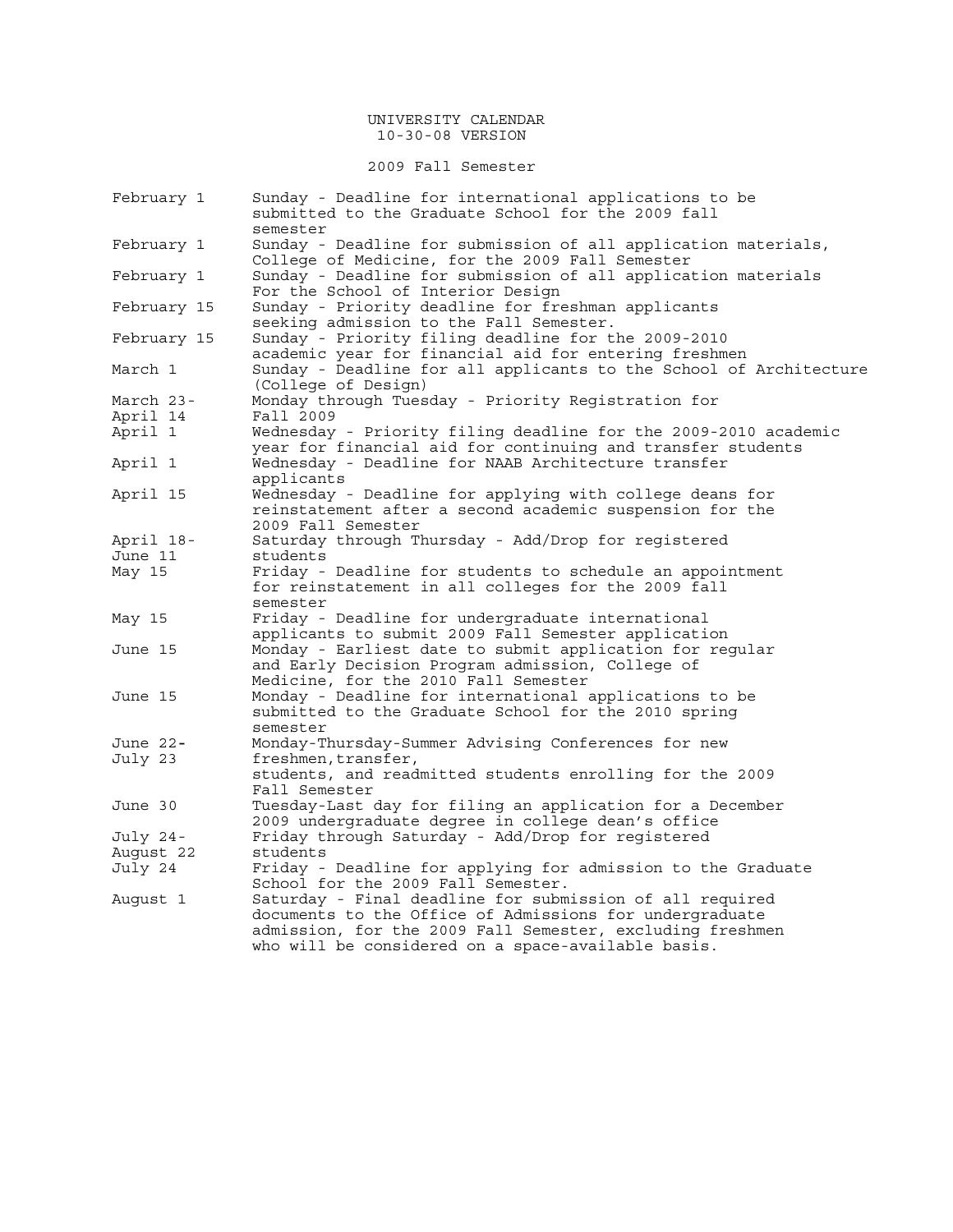2009 Fall Semester

| August 1      | Saturday - Deadline for application for Early Decision<br>Program, College of Medicine, for the 2010 Fall Semester |
|---------------|--------------------------------------------------------------------------------------------------------------------|
| August 5      | Wednesday - Last day for students in the Employee                                                                  |
|               | Educational Program registered through August 5 to submit                                                          |
|               | EEP form to Human Resource Services to confirm 2009 Fall                                                           |
|               | Semester registration and tuition waiver                                                                           |
| August 18-24  | Tuesday through Monday - Fall registration for                                                                     |
|               | students who entered the University in either the 2009                                                             |
|               | Four-Week Intersession or Eight-Week Summer Session                                                                |
| August 18-24* | Tuesday through Monday - Registration for new program                                                              |
|               | graduate students                                                                                                  |
| August 20-24* | Thursday through Monday - Fall registration for new post-                                                          |
|               | baccalaureate students admitted for the First Summer                                                               |
|               | Session, Second Summer Session or Fall Semester                                                                    |
| August 21     | Friday - Advising Conference and Registration for new                                                              |
|               | international students                                                                                             |
| August 22     | Saturday - Payment deadline of registration fees and/or                                                            |
|               | housing and dining fees-if total amount due is not paid                                                            |
|               | as indicated on the account statement, a late payment fee                                                          |
|               | of 1.25% of the amount past due will be assessed                                                                   |
| August 22-25  | Saturday through Tuesday - KY Welcome for all new                                                                  |
|               | undergraduate students                                                                                             |
| August 24     | Monday - Advising Conference and Registration for new<br>freshmen and transfer students including registration for |
|               | Evening and Weekend                                                                                                |
| August 24-25  | Monday - Tuesday - Opening-of-term add/drop for                                                                    |
|               | reqistered students                                                                                                |
| August 25     | Tuesday - Advising Conference and Registration for                                                                 |
|               | readmission, and non-degree students including Evening and                                                         |
|               | Weekend                                                                                                            |
| August 25     | Tuesday - Last day a student may officially drop a course or                                                       |
|               | cancel registration with the University Registrar for a full                                                       |
|               | refund of fees                                                                                                     |
| August 26     | Wednesday - First day of classes                                                                                   |
| August 26-    | Wednesday through Tuesday - Late registration for                                                                  |
| Sept. 1       | returning students who did not priority register and new                                                           |
|               | applicants cleared late for admission. A late fee is                                                               |
|               | assessed students who register during this time period                                                             |
| September 1   | Tuesday - Last day to add a class for the 2009 Fall Semester                                                       |
| September 1   | Tuesday - Last day to officially withdraw from the                                                                 |
|               | University or reduce course load and receive an 80                                                                 |
|               | percent refund                                                                                                     |
| September 1   | Tuesday - Last day for students in the Employee                                                                    |
|               | Educational Program who registered and/or changed<br>schedules after August 5 to submit EEP form to Human          |
|               | Resource Services to confirm 2009 Fall Semester                                                                    |
|               | registration and tuition waiver                                                                                    |
|               |                                                                                                                    |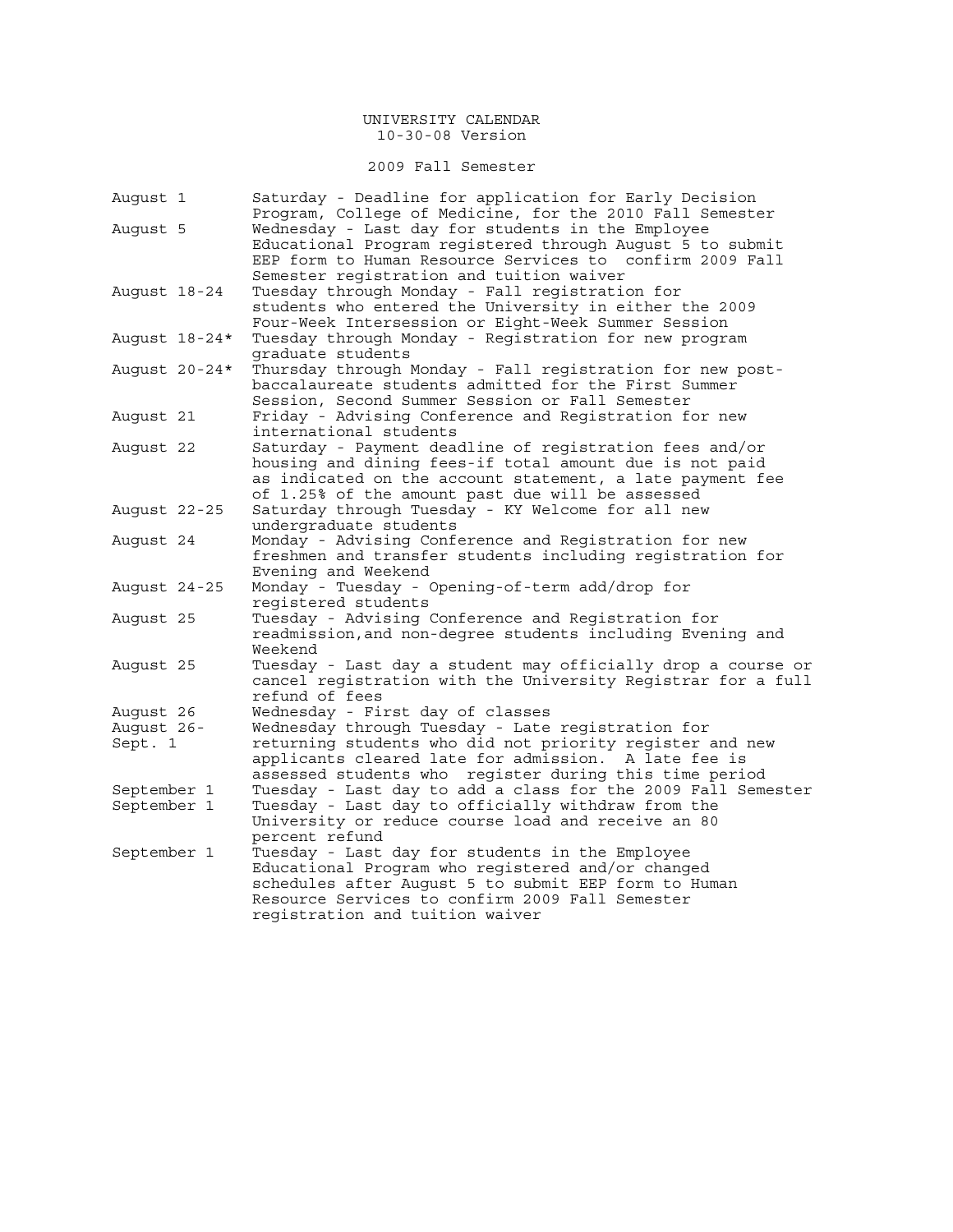2009 Fall Semester

| September 7  |  | Monday - Labor Day - Academic Holiday                                                                                                                                                                                                         |  |  |  |  |
|--------------|--|-----------------------------------------------------------------------------------------------------------------------------------------------------------------------------------------------------------------------------------------------|--|--|--|--|
| September 16 |  | Wednesday - Last day to drop a course without it                                                                                                                                                                                              |  |  |  |  |
|              |  | appearing on the student's transcript                                                                                                                                                                                                         |  |  |  |  |
| September 16 |  | Wednesday - Last day to change grading option (pass/fail<br>to letter grade or letter grade to pass/fail; credit to<br>audit or audit to credit)                                                                                              |  |  |  |  |
| September 23 |  | Wednesday - Last day to officially withdraw from the<br>University or reduce course load and receive a 50 percent<br>refund                                                                                                                   |  |  |  |  |
| September 24 |  | Thursday - Last day for filing an application for a<br>December degree in college dean's office                                                                                                                                               |  |  |  |  |
| September 24 |  | Thursday-Last day for filing an application for a<br>December 2009 graduate degee in the Graduate School                                                                                                                                      |  |  |  |  |
| September 24 |  | Thursday - Deadline for submission of application and all<br>required documents to the Office of Undergraduate<br>Admission and University Registrar for change of<br>residency status for 2009 Fall Semester                                 |  |  |  |  |
| October 5-   |  | Monday through Wednesday - Students are prohibited from                                                                                                                                                                                       |  |  |  |  |
| November 25  |  | changing academic majors                                                                                                                                                                                                                      |  |  |  |  |
| October 8    |  | Thursday - Last day for doctoral candidates for a<br>December degree to submit a Notification of Intent to<br>schedule a final examination in The Graduate School                                                                             |  |  |  |  |
| October 15   |  | Thursday - Deadline for submission of application and all<br>required documents to the Office of Admissions for<br>undergraduate applicants planning to attend November<br>Advising Conference (including registration for spring<br>classes) |  |  |  |  |
| October 19   |  | Monday - Midterm of 2009 Fall Semester                                                                                                                                                                                                        |  |  |  |  |
| November 2   |  | Monday - Deadline for completed AMCAS application,<br>College of Medicine, for the 2010 Fall Semester                                                                                                                                         |  |  |  |  |
| November 2-  |  | Monday through Tuesday - Priority registration for the                                                                                                                                                                                        |  |  |  |  |
| November 24  |  | 2010 Spring Semester                                                                                                                                                                                                                          |  |  |  |  |
| November 6   |  | Friday - Last day to withdraw from the University or<br>reduce course load. Students can withdraw or reduce<br>course load after this date only for urgent non-academic<br>reasons                                                            |  |  |  |  |
| November 19  |  | Thursday - Last day for candidates for a December degree<br>to schedule a final examination in The Graduate School                                                                                                                            |  |  |  |  |
| November 20  |  | Friday - 2010 Spring Semester Advising Conference for new<br>and readmitted undergraduate students                                                                                                                                            |  |  |  |  |
|              |  | November 25-28 Wednesday through Saturday - Thanksgiving - Academic<br>Holidays                                                                                                                                                               |  |  |  |  |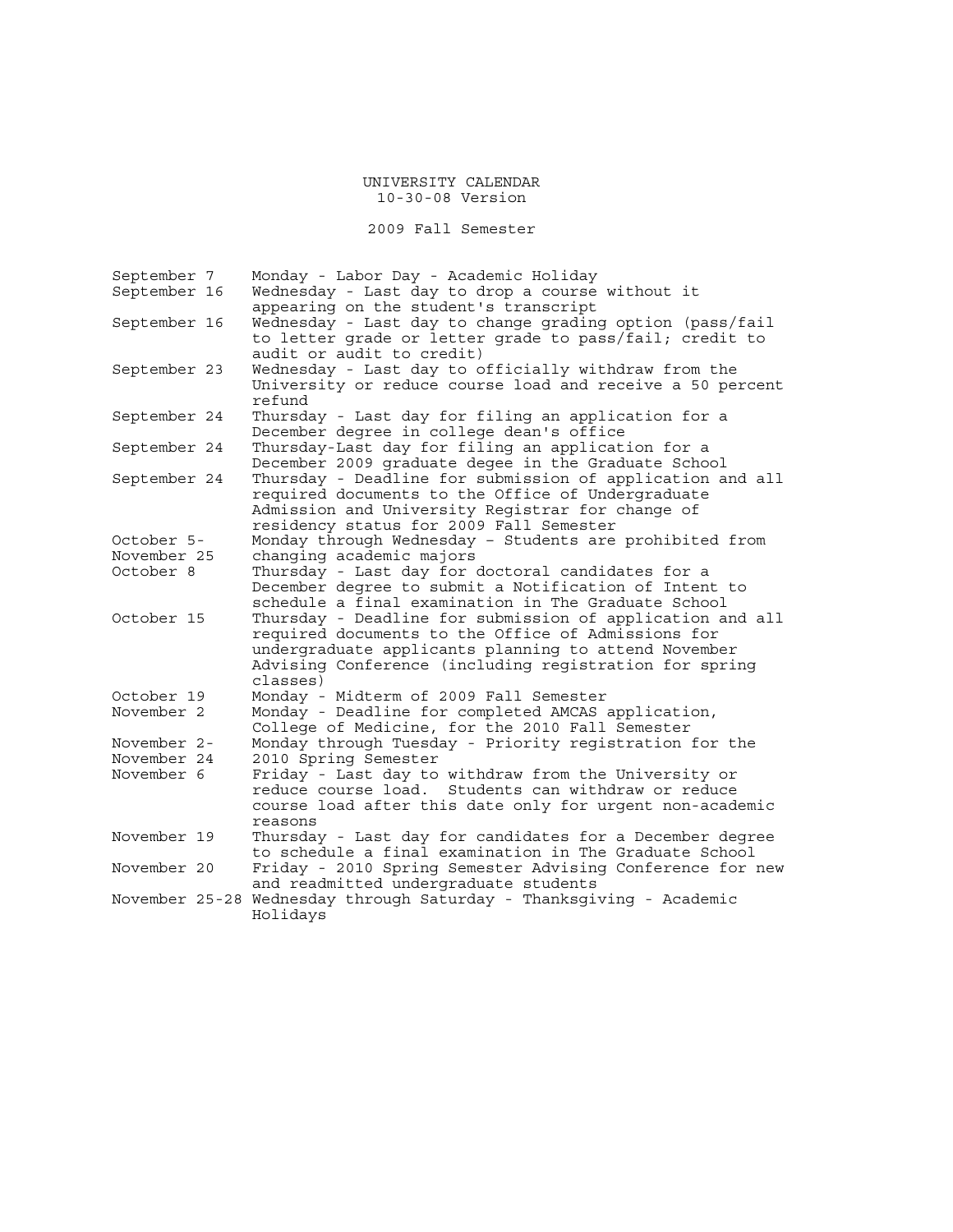2009 Fall Semester

| November 30    | Monday - Application deadline for undergraduate admission<br>to the Spring 2010 term                                                                                                                                       |  |  |  |  |  |  |  |  |
|----------------|----------------------------------------------------------------------------------------------------------------------------------------------------------------------------------------------------------------------------|--|--|--|--|--|--|--|--|
| November 30    | Monday-Last day for filing an application for a May 2010<br>undergraduate degree in college dean's office                                                                                                                  |  |  |  |  |  |  |  |  |
| December 1     | Tuesday - Deadline for submission of application and<br>receipt of all materials for admission, readmission or<br>transfer to the College of Law for the 2010 Spring<br>Semester                                           |  |  |  |  |  |  |  |  |
| December 2-    | Wednesday through Monday - Add/Drop for registered                                                                                                                                                                         |  |  |  |  |  |  |  |  |
| December 21    | students for the 2010 Spring Semester                                                                                                                                                                                      |  |  |  |  |  |  |  |  |
| December 3     | Thursday - Last day for candidates for a December<br>graduate degree to sit for a final examination                                                                                                                        |  |  |  |  |  |  |  |  |
| December 7     | Monday - Deadline for applying for admission to the Graduate<br>School for the 2010 Spring Semester.                                                                                                                       |  |  |  |  |  |  |  |  |
| December 9     | Wednesday - Last day for students in the Employee<br>Educational Program registered through December 9 to<br>submit EEP form to Human Resource Services to confirm<br>2010 Spring Semester registration and tuition waiver |  |  |  |  |  |  |  |  |
| December 11    | Friday - Last day of classes                                                                                                                                                                                               |  |  |  |  |  |  |  |  |
| December 14-18 | Monday through Friday - Final Examinations                                                                                                                                                                                 |  |  |  |  |  |  |  |  |
| December 18    | Friday - Last day for candidates for a December degree to<br>submit a thesis/dissertation to The Graduate School                                                                                                           |  |  |  |  |  |  |  |  |
| December 18    | Friday - End of 2009 Fall Semester                                                                                                                                                                                         |  |  |  |  |  |  |  |  |
| December 21    | Monday - Final deadline for submission of grades to the<br>Registrar's Office by 4 p.m.                                                                                                                                    |  |  |  |  |  |  |  |  |

\* These dates are under review and are subject to change.

SUMMARY OF TEACHING DAYS, FALL SEMESTER 2009

|           | Mon. | Tues. | Wed. | Thurs. | Fri. | Sat. | Teaching Days |     |
|-----------|------|-------|------|--------|------|------|---------------|-----|
| Auqust    |      |       |      |        |      |      | August        | 5   |
| September |      | 5     | 5    | 4      |      | 4    | September 25  |     |
| October   |      |       |      | ц.     |      | 5    | October       | 27  |
| November  |      | 4     |      |        |      |      | November      | -21 |
| December  |      | 2.    |      |        |      |      | December      | 10  |
| Totals    | 14   | 1 5   | 15   | 15     | 15   | 14   |               | 88  |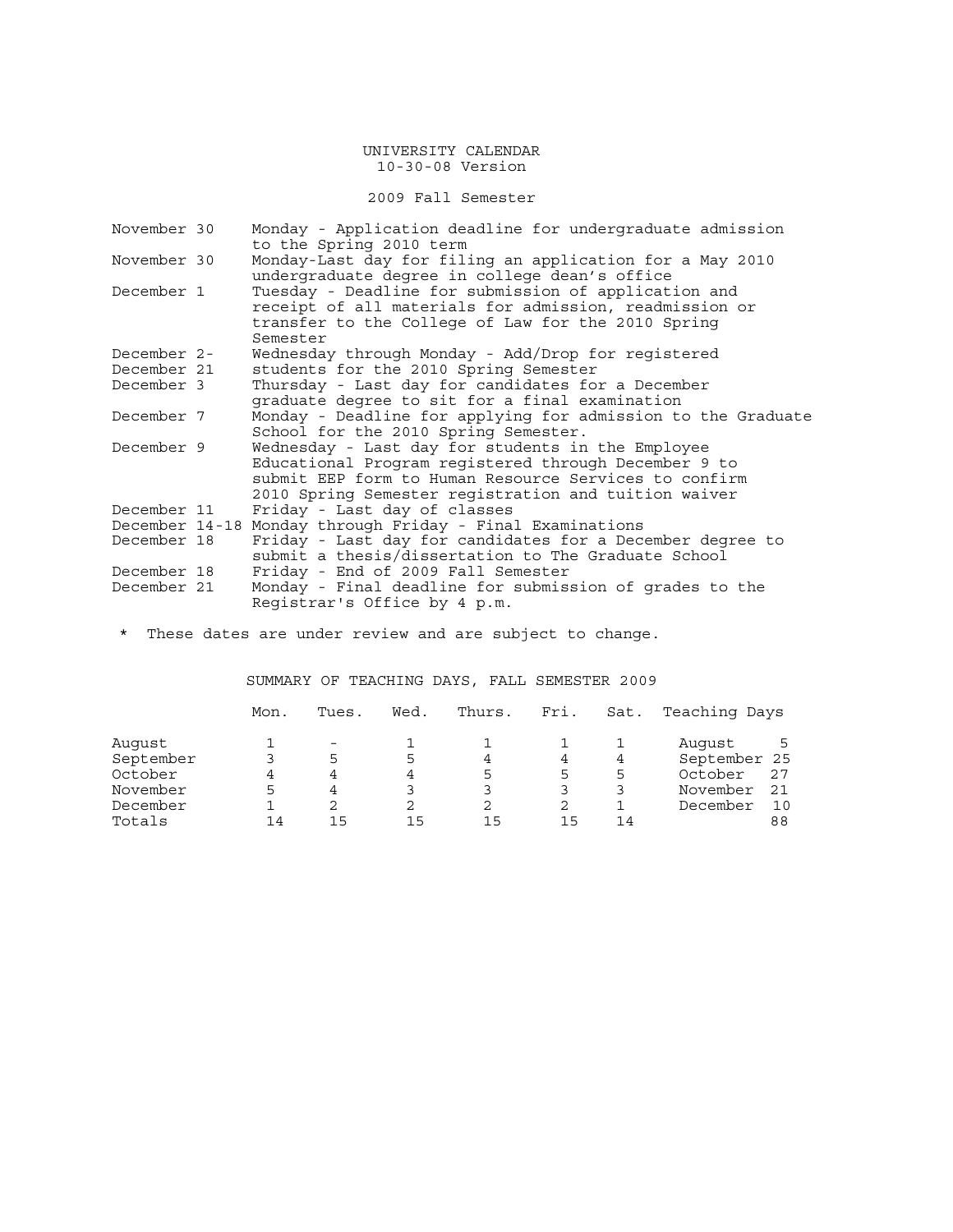# 2010 Spring Semester

| February 15  | Sunday - Priority filing deadline for the 2009-2010                   |  |  |  |  |  |
|--------------|-----------------------------------------------------------------------|--|--|--|--|--|
| 2009         | academic year for financial aid for entering freshman                 |  |  |  |  |  |
| April 1      | Wednesday - Priority filing deadline for the 2009-2010                |  |  |  |  |  |
| 2009         | academic year for financial aid for continuing and                    |  |  |  |  |  |
|              | transfer students                                                     |  |  |  |  |  |
| June 15      | Monday - Deadline for international applications to be                |  |  |  |  |  |
| 2009         | submitted to The Graduate School for the 2010 Spring                  |  |  |  |  |  |
|              | Semester                                                              |  |  |  |  |  |
| September 15 | Tuesday - Deadline for applying with college deans for                |  |  |  |  |  |
| 2009         | reinstatement after a second academic suspension for the              |  |  |  |  |  |
|              |                                                                       |  |  |  |  |  |
|              | 2010 Spring Semester                                                  |  |  |  |  |  |
| October 1    | Thursday - Deadline for students to schedule an                       |  |  |  |  |  |
| 2009         | appointment for reinstatement in all colleges for the                 |  |  |  |  |  |
|              | 2010 spring semester                                                  |  |  |  |  |  |
| October 15   | Thursday - Deadline for submission of application and all             |  |  |  |  |  |
| 2009         | required documents to the Office of Admissions for                    |  |  |  |  |  |
|              | undergraduate applicants planning to attend November                  |  |  |  |  |  |
|              | Advising Conference (including registration for spring                |  |  |  |  |  |
|              | classes)                                                              |  |  |  |  |  |
| October 15   | Thursday - Deadline for undergraduate international                   |  |  |  |  |  |
| 2009         | applicants to submit 2010 Spring Semester application                 |  |  |  |  |  |
| November 20  | Friday - 2010 Spring Semester Advising Conference for                 |  |  |  |  |  |
| 2009         | new and readmitted undergraduate students                             |  |  |  |  |  |
| December 1   | Tuesday - Final deadline for submission of application                |  |  |  |  |  |
| 2009         | and all required documents to the Office of Undergraduate             |  |  |  |  |  |
|              | Admission and University Registrar for the 2010 Spring                |  |  |  |  |  |
|              | Semester.                                                             |  |  |  |  |  |
| December 2-  | Wednesday through Monday - Add/Drop for registered                    |  |  |  |  |  |
| December 21  | students for the 2010 Spring Semester                                 |  |  |  |  |  |
| 2009         |                                                                       |  |  |  |  |  |
| December 7   | Monday - Deadline for applying for admission to the Graduate          |  |  |  |  |  |
|              | School for the 2010 Spring Semester.                                  |  |  |  |  |  |
| December 9   | Wednesday - Last day for students in the Employee                     |  |  |  |  |  |
|              |                                                                       |  |  |  |  |  |
| 2009         | Educational Program registered through December 9 to                  |  |  |  |  |  |
|              | submit EEP form to Human Resource Services to confirm                 |  |  |  |  |  |
|              | 2010 Spring Semester registration and tuition waiver                  |  |  |  |  |  |
| January 6-9  | Wednesday through Saturday - Add/Drop for registered                  |  |  |  |  |  |
|              | students                                                              |  |  |  |  |  |
|              | January 6-11* Wednesday through Monday - Registration for new program |  |  |  |  |  |
|              | graduate students                                                     |  |  |  |  |  |
|              | January 7-11* Thursday through Monday - Registration for new post-    |  |  |  |  |  |
|              | baccalaureate students                                                |  |  |  |  |  |
| January 8    | Friday - International Student Advising Conference                    |  |  |  |  |  |
| January 11   | Monday - Advising Conference and Registration for new                 |  |  |  |  |  |
|              | freshmen and transfer students including registration for             |  |  |  |  |  |
|              | Evening and Weekend                                                   |  |  |  |  |  |
|              |                                                                       |  |  |  |  |  |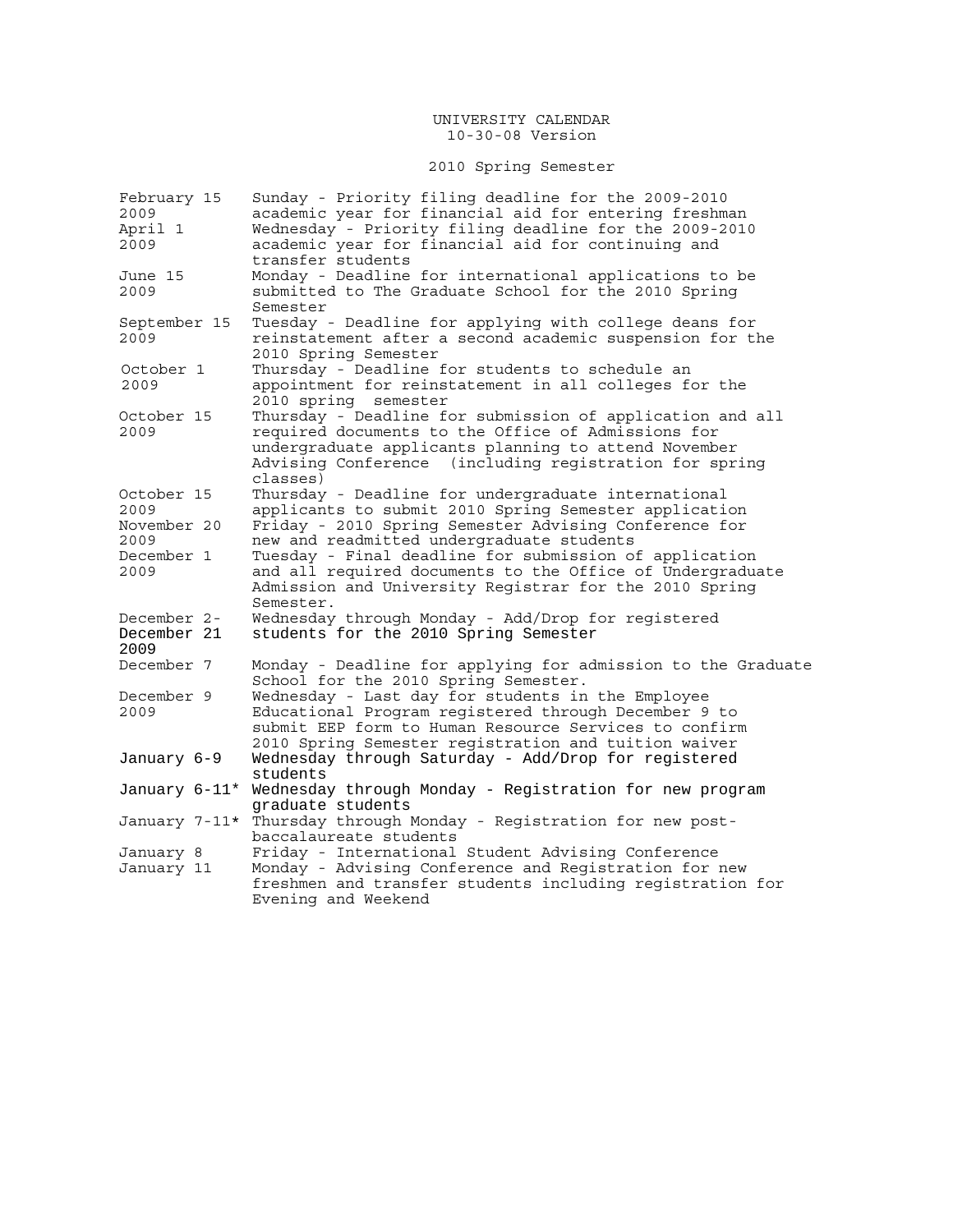### UNIVERSITY CALENDAR 10-30-08

2010 Spring Semester

|               | January 11-12 Monday and Tuesday - Opening-of-term add/drop for<br>reqistered students                                                                                                                                                                                             |
|---------------|------------------------------------------------------------------------------------------------------------------------------------------------------------------------------------------------------------------------------------------------------------------------------------|
| January 12    | Tuesday - Advising conference and Registration for<br>readmission and non-degree students including                                                                                                                                                                                |
| January 12    | registration for Evening and Weekend<br>Tuesday - Last day a student may officially drop a course<br>or cancel registration with the University Registrar for<br>a full refund of fees                                                                                             |
| January 13    | Wednesday - First day of classes                                                                                                                                                                                                                                                   |
| January 13-20 | Wednesday through Wednesday - Late registration for<br>returning students who did not priority register and new<br>applicants cleared late for admission. A late fee is<br>assessed students who register during this time period                                                  |
| January 18    | Monday - Martin Luther King Birthday - Academic Holiday                                                                                                                                                                                                                            |
| January 19    | Tuesday - Deadline for submission of all application<br>materials, College of Medicine, for the Fall 2010<br>Semester                                                                                                                                                              |
| January 20    | Wednesday - Last day to add a class for the 2010 Spring<br>Semester                                                                                                                                                                                                                |
| January 20    | Wednesday - Last day to officially withdraw from the<br>University or reduce course load and receive an 80                                                                                                                                                                         |
| January 20    | percent refund<br>Wednesday - Last day for students in the Employee<br>Educational Program who registered and/or changed<br>schedules after December 9 to submit EEP form to Human<br>Resource Services to confirm 2010 Spring Semester                                            |
| January 22    | registration and tuition waiver<br>Friday - Payment deadline of registration fees and/or<br>housing and dining fees Wednesday -if total amount due is<br>not paid as indicated on the account statement, a late<br>payment fee of 1.25% of the amount past due will be<br>assessed |
| February 1    | Monday - Deadline for international applications to be<br>submitted to The Graduate School for the 2010 Fall                                                                                                                                                                       |
| February 1    | Semester<br>Monday - Preferred deadline for submitting application<br>for admission to the College of Dentistry for the 2010<br>Fall Semester                                                                                                                                      |
| February 3    | Wednesday - Last day to drop a course without it<br>appearing on the student's transcript                                                                                                                                                                                          |
| February 3    | Wednesday - Last day to change grading option (pass/fail<br>to letter grade or letter grade to pass/fail; credit to<br>audit or audit to credit)                                                                                                                                   |
| February 10   | Wednesday - Last day to officially withdraw from the<br>University or reduce course load and receive a 50 percent<br>refund                                                                                                                                                        |
| February 11   | Thursday - Last day for filing an application for a May<br>degree in college dean's office                                                                                                                                                                                         |
| February 11   | Thursday - Last day for filing an application for a May<br>2010 graduate degree in the Graduate School                                                                                                                                                                             |
| February 11   | Thursday - Deadline for submission of application and all<br>required documents to the Office of Undergraduate<br>Admissions and University Registrar for change of<br>residency status for 2010 Spring Semester                                                                   |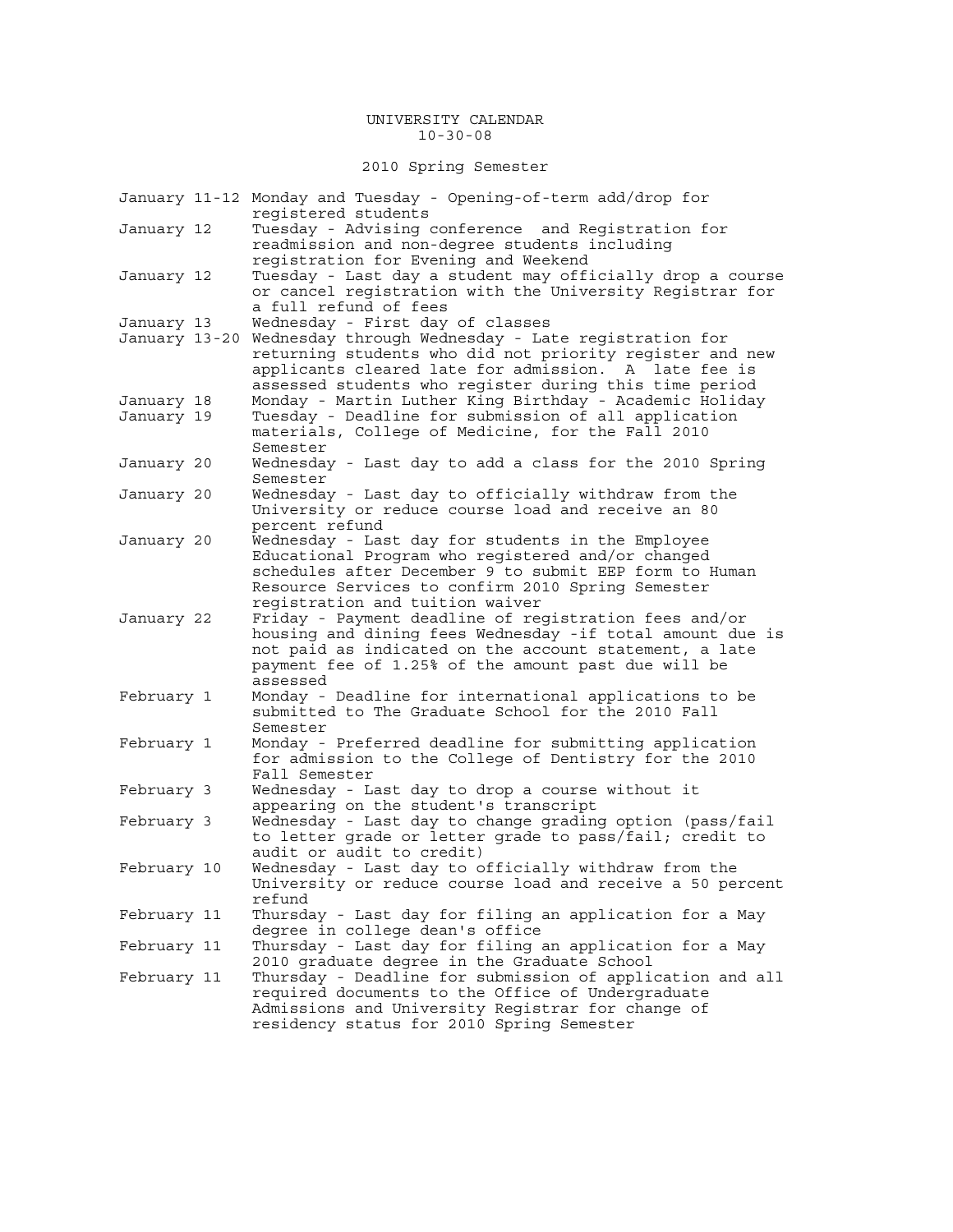2010 Spring Semester

| February 25            | Thursday - Last day for doctoral candidates for a May<br>degree to submit a Notification of Intent to schedule a<br>final examination in The Graduate School                        |
|------------------------|-------------------------------------------------------------------------------------------------------------------------------------------------------------------------------------|
| February 28            | Sunday - Last day for filing an application for an August<br>2010 undergraduate degree in college dean's office                                                                     |
| March 1                | Monday - Last day for submission of application for<br>admission to the College of Law for the 2010 Fall<br>Semester                                                                |
| March 1-               | Monday-Wednesday - Students are prohibited from changing                                                                                                                            |
| April 21               | academic majors                                                                                                                                                                     |
| March 8                | Monday - Midterm of 2010 Spring Semester                                                                                                                                            |
| March 15-20            | Monday through Saturday - Spring Vacation - Academic<br>Holidays                                                                                                                    |
| March 26               | Friday - Last day to withdraw from the University or<br>reduce course load. Students can withdraw or reduce<br>course load after this date only for urgent non-academic<br>reasons. |
| March 29-              | Monday through Tuesday - Priority registration for the                                                                                                                              |
| April 20               | 2010 Fall Semester and both 2010 Summer Sessions                                                                                                                                    |
| April 8                | Thursday - Last day for candidates for a May degree to<br>schedule a final examination in The Graduate School                                                                       |
| April 12               | Monday - Deadline for applying for admission to the<br>Graduate School for the 2010 four-week Summer Session.                                                                       |
| April 22               | Thursday - Last day for candidates for a May graduate<br>degree to sit for a final examination                                                                                      |
| April 30               | Friday - Last day of classes                                                                                                                                                        |
| May $3-$               | Monday through Friday - Final Examinations                                                                                                                                          |
| May 7                  |                                                                                                                                                                                     |
| May $4-$               | Tuesday through Monday - Four-Week Intersession                                                                                                                                     |
| May 10                 | registration and add/drop continue for students<br>enrolled in the 2010 Spring Semester                                                                                             |
| May $4-$               | Tuesday through Wednesday - Eight-Week Summer Session                                                                                                                               |
| June 9                 | reqistration and add/drop continues for students enrolled<br>in the 2010 Spring Semester                                                                                            |
| May $4-$               | Tuesday through Saturday - Add/Drop for priority                                                                                                                                    |
| June 19                | registered students for the 2010 Fall Semester                                                                                                                                      |
| May 7                  | Friday - Last day for candidates for a May degree to<br>submit a thesis/dissertation to The Graduate School                                                                         |
| May 7                  | Friday - End of 2010 Spring Semester                                                                                                                                                |
| May 8                  | Saturday - Commencement                                                                                                                                                             |
| May 10                 | Monday - Final deadline for submission of grades to the<br>Registrar's Office by 4 p.m.                                                                                             |
| May $10-$<br>August 21 | Monday-Saturday - College of Pharmacy 15-Week Summer Term                                                                                                                           |
|                        |                                                                                                                                                                                     |

• These dates are under review and are subject to change.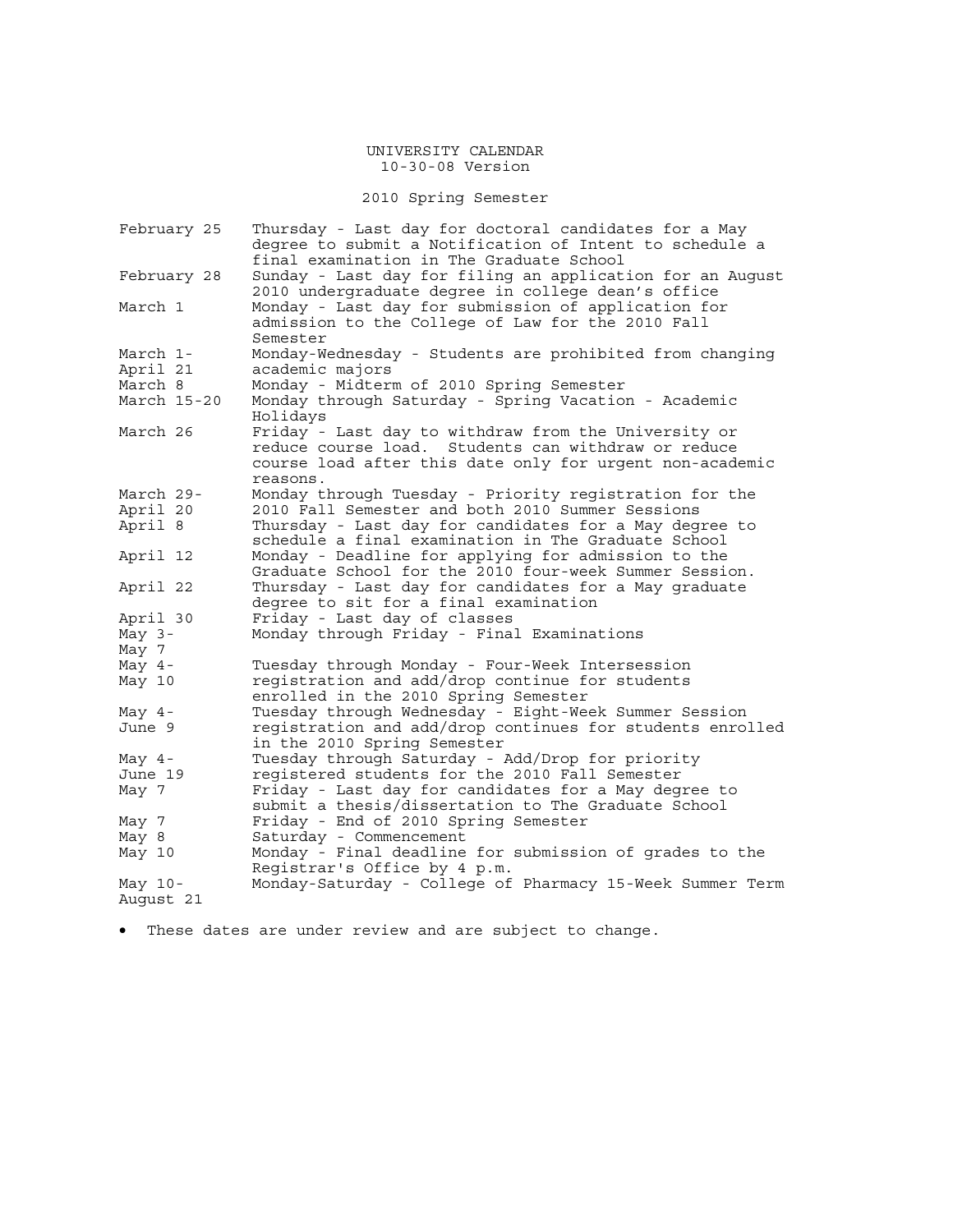## SUMMARY OF TEACHING DAYS, SPRING SEMESTER 2010

|          | Mon.   | Tues.                    | Wed.     | Thurs. | Fri.   | Sat. | Teaching Days |      |
|----------|--------|--------------------------|----------|--------|--------|------|---------------|------|
| January  |        |                          |          |        |        |      | January       | - 15 |
| February | 4      | 4                        | 4        | 4      | 4      | 4    | February 24   |      |
| March    | 4      | 4                        | 4        | 3      |        |      | March         | 21   |
| April    | 4      | 4                        | 4        | 5      | 5      | 4    | April         | 26   |
| May      | $\sim$ | $\overline{\phantom{a}}$ | $\equiv$ | $\sim$ | $\sim$ | ۰    | May           | 0    |
| Totals   | 13     | 14                       | 15       | 15     | 15     | 14   |               | 86   |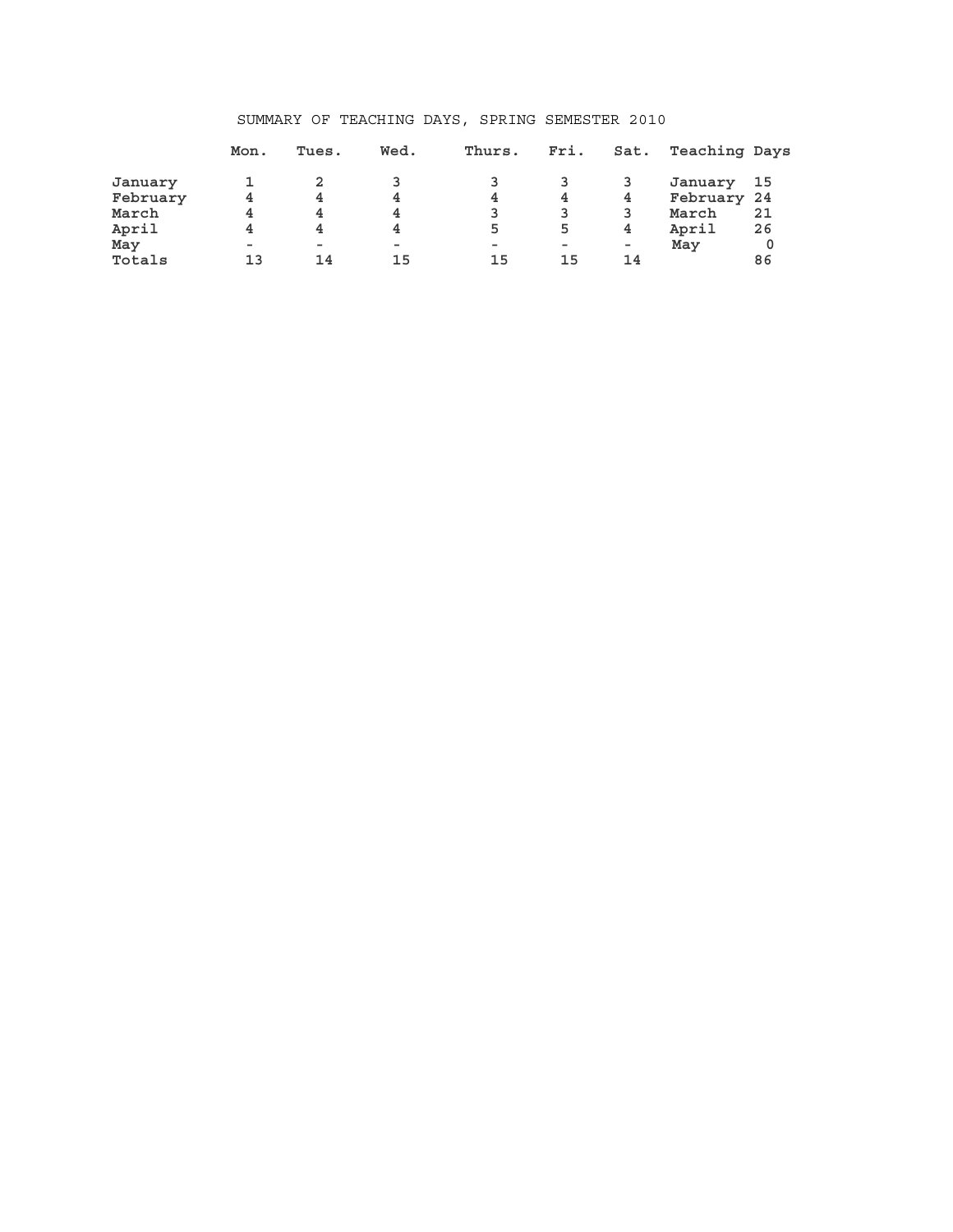2010 Four-Week – First Summer Session

| March 1            | Monday - Applications available to apply for financial<br>aid for the first summer session and/or the second summer<br>session                                                                        |
|--------------------|-------------------------------------------------------------------------------------------------------------------------------------------------------------------------------------------------------|
| March 15           | Monday - Priority filing deadline for financial aid<br>for the first summer session and/or the second summer<br>session                                                                               |
| April 9            | Friday - Deadline for applying for admission to the<br>Graduate School for the 2010 Four-Week Summer<br>Intersession.                                                                                 |
| April 15           | Thursday - Final deadline for submission of application<br>and all required documents to the Office of Admissions<br>for undergraduate admission for the 2010 first summer<br>session                 |
| May $4-$<br>May 10 | Tuesday through Monday - First summer session<br>registration and add/drop continue for students enrolled<br>in the 2010 Spring Semester                                                              |
| May 10             | Monday - Beginning of College of Pharmacy 15-Week Summer<br>Term                                                                                                                                      |
| May 10             | Monday - Advising Conference and Registration for new and<br>readmitted students                                                                                                                      |
| May 10             | Monday - Deadline for applying for admission to the<br>Graduate School for the 2010 Eight-Week Summer Session.                                                                                        |
| May 11             | Tuesday - Last day a student may officially drop a course<br>or cancel registration with the University Registrar for<br>a full refund of fees                                                        |
| May 11             | Tuesday - First day of classes                                                                                                                                                                        |
| May 11-12          | Tuesday through Wednesday - Late registration for<br>returning students not already registered and new<br>applicants cleared late for admission. A late fee is<br>assessed students who register late |
| May 12             | Wednesday - Last day to add a class for the 2010 First<br>summer session                                                                                                                              |
| May 12             | Wednesday - Last day to officially withdraw from the<br>University or reduce course load and receive an 80<br>percent refund                                                                          |
| May 12             | Wednesday - Last day for students in the Employee<br>Educational Program to submit EEP form to Human Resource<br>Services for tuition waiver for the 2010 First summer<br>session                     |
| May 17             | Monday - Last day to drop a course without it appearing<br>on the student's transcript                                                                                                                |
| May 17             | Monday - Last day to change grading option (pass/fail to<br>letter grade or letter grade to pass/fail; credit to<br>audit or audit to credit                                                          |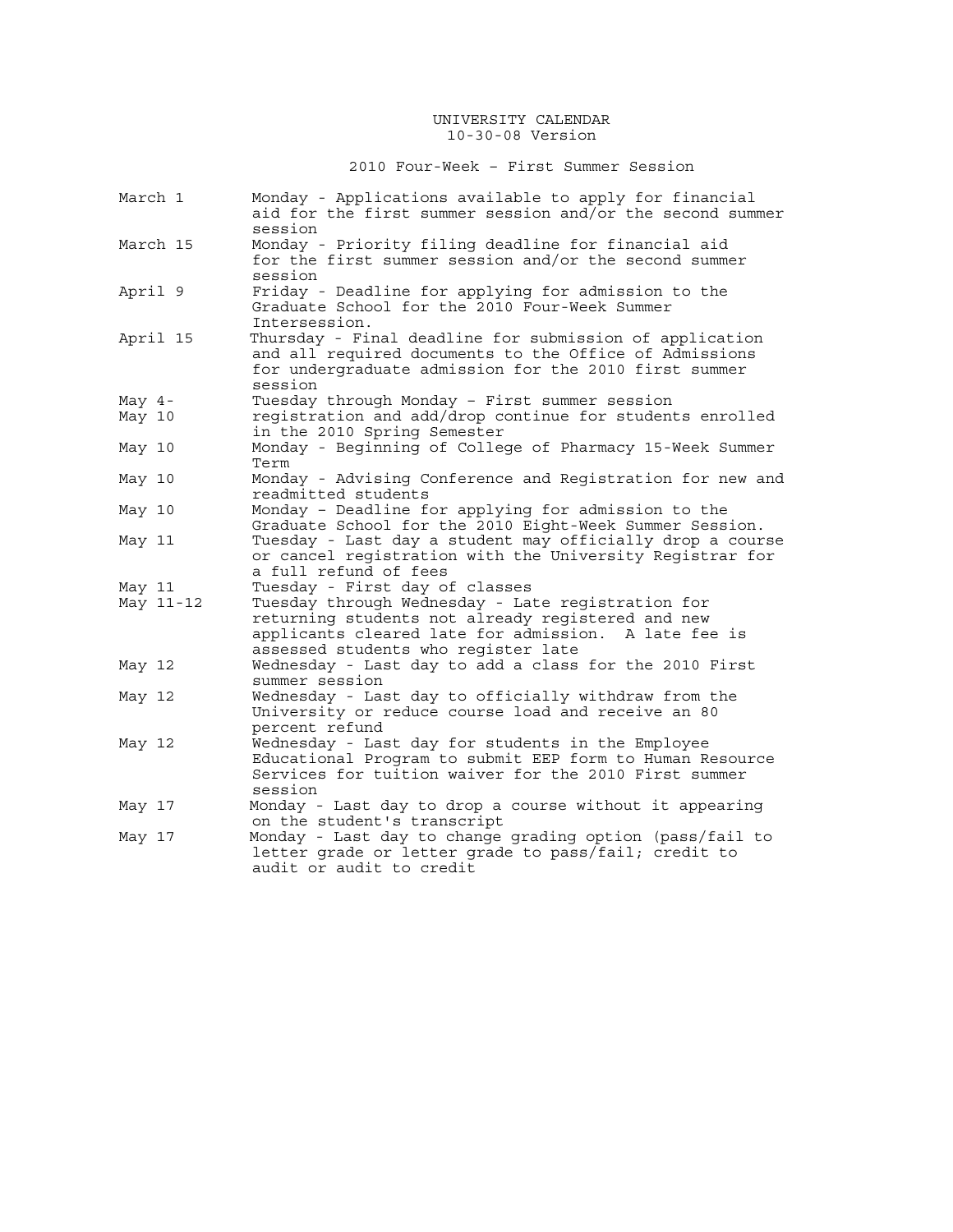2010 Four-Week - First Summer Session

| May 18    | Tuesday - Last day to officially withdraw from the<br>University or reduce course load and receive a 50 percent<br>refund                                                                                                                       |
|-----------|-------------------------------------------------------------------------------------------------------------------------------------------------------------------------------------------------------------------------------------------------|
| May $19-$ | Wednesday through Wednesday - Second summer session                                                                                                                                                                                             |
| June 9    | registration and add/drop for students who entered the<br>University in the 2010 first summer session                                                                                                                                           |
| May 22    | Saturday - Payment deadline of registration fees and/or<br>housing and dining fees-if total amount due is not paid<br>as indicated on the account statement, a late payment fee<br>of 1.25% of the amount past due will be assessed             |
| May 24    | Monday - Midterm of 2010 Four-Week Intersession                                                                                                                                                                                                 |
| May 26    | Wednesday - Last day to withdraw from the University or<br>reduce course load. Students can withdraw or reduce<br>course load after this date only for "urgent non-academic<br>reasons."                                                        |
| May 31    | Monday - Memorial Day - Academic Holiday                                                                                                                                                                                                        |
| June 2    | Wednesday - Last day for doctoral candidates for an<br>August degree to submit a Notification of Intent to<br>schedule a final examination in The Graduate School                                                                               |
| June 8    | Tuesday - Final Examinations                                                                                                                                                                                                                    |
| June 8    | Tuesday - End of 2010 Four-Week Intersession                                                                                                                                                                                                    |
| June 9    | Wednesday - Deadline for submission of application and<br>all required documents to the Office of Undergraduate<br>Admission and University Registrar for change of<br>residency status for the Four-Week and the<br>Eight-Week Summer Sessions |
| June 11   | Friday - Final deadline for submission of grades to the<br>Registrar's Office by 12 noon                                                                                                                                                        |

\* These dates are under review and are subject to change.

SUMMARY OF TEACHING DAYS, 2010 FOUR-WEEK INTERSESSION

|        | Mon. | Tues.         | Wed.                    |                         |     |   | Thurs. Fri. Sat. Teaching Days |
|--------|------|---------------|-------------------------|-------------------------|-----|---|--------------------------------|
| May    |      | $\mathcal{R}$ | $\overline{\mathbf{3}}$ | $\overline{\mathbf{3}}$ | - 2 |   | May 17                         |
| June   |      |               |                         |                         |     |   | June 7                         |
| Totals |      | ь.            | $\overline{4}$          |                         |     | 4 | 24                             |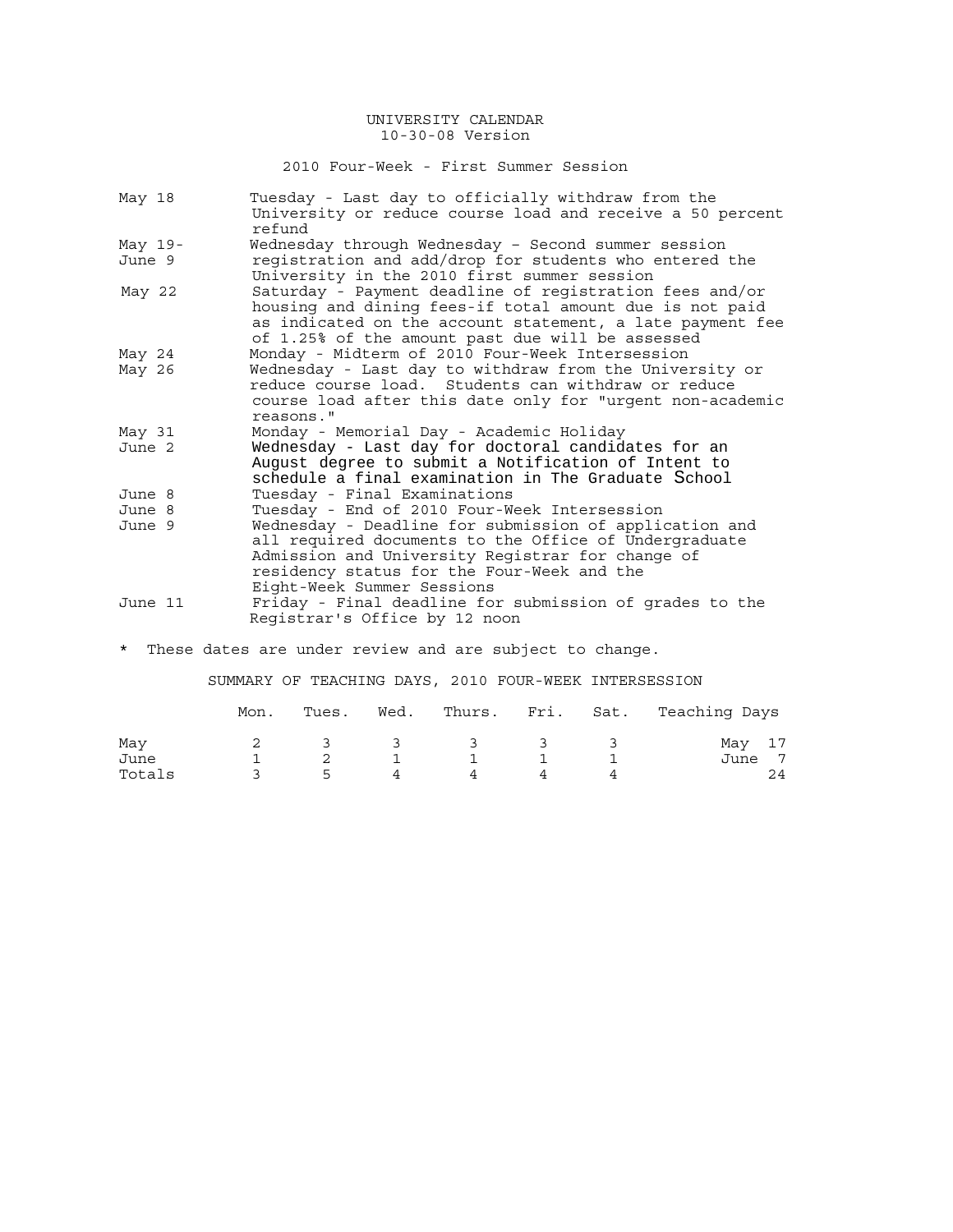2010 Eight-Week – Second Summer Session

| March 1    |            | Monday - Applications available to apply for financial<br>aid for the 4 week and/or the 8 week summer term(s)                                                                                                             |  |  |  |  |  |  |
|------------|------------|---------------------------------------------------------------------------------------------------------------------------------------------------------------------------------------------------------------------------|--|--|--|--|--|--|
| March 15   |            | Monday - Priority filing deadline for financial aid for                                                                                                                                                                   |  |  |  |  |  |  |
|            |            | the 4 week and/or the 8 week summer term(s)                                                                                                                                                                               |  |  |  |  |  |  |
| May $4-$   |            | Tuesday through Thursday - Eight-Week Summer Session                                                                                                                                                                      |  |  |  |  |  |  |
| June 10    |            | registration and add/drop continue for students enrolled                                                                                                                                                                  |  |  |  |  |  |  |
|            |            | in the 2010 Spring Semester                                                                                                                                                                                               |  |  |  |  |  |  |
| May 10     |            | Monday - Deadline for applying for admission to the Graduate<br>School for the 2010 Eight-Week Summer Session.                                                                                                            |  |  |  |  |  |  |
| May 15     |            | Saturday - Final deadline for submission of application<br>and all required documents to the Office of Admissions<br>for undergraduate admission for the 2010 Eight-Week<br>Summer Session.                               |  |  |  |  |  |  |
| May 19-    |            | Wednesday through Wednesday - Eight-Week registration and                                                                                                                                                                 |  |  |  |  |  |  |
| June 2     |            | add/drop for students who entered the University in the                                                                                                                                                                   |  |  |  |  |  |  |
|            |            | 2010 Four-Week Intersession                                                                                                                                                                                               |  |  |  |  |  |  |
| June 2     |            | Wednesday - Last day for doctoral candidates for an<br>August degree to submit a Notification of Intent to                                                                                                                |  |  |  |  |  |  |
|            |            | schedule a final examination in The Graduate School                                                                                                                                                                       |  |  |  |  |  |  |
| June $8-9$ |            | Tuesday and Wednesday - Registration for new graduate                                                                                                                                                                     |  |  |  |  |  |  |
|            |            | students                                                                                                                                                                                                                  |  |  |  |  |  |  |
| June 9     |            | Wednesday - Advising Conference and Registration for new<br>and readmitted students including registration for<br>Evening and Weekend                                                                                     |  |  |  |  |  |  |
| June 9     |            | Wednesday - Deadline for submission of application and all<br>required documents to the Office of Undergraduate Admission<br>and University Registrar for change of residency status for<br>the Eight-Week Summer Session |  |  |  |  |  |  |
| June 10    |            | Thursday - Last day a student may officially drop a<br>course or cancel registration with the University                                                                                                                  |  |  |  |  |  |  |
|            |            | Registrar for a full refund of fees                                                                                                                                                                                       |  |  |  |  |  |  |
| June 10    |            | Thursday - First day of classes                                                                                                                                                                                           |  |  |  |  |  |  |
|            | June 10-11 | Thursday through Friday - Late registration for returning<br>students not already registered and new applicants cleared<br>late for admission. A late fee is assessed students who                                        |  |  |  |  |  |  |
|            |            | register late                                                                                                                                                                                                             |  |  |  |  |  |  |
| June 11    |            | Friday - Last day to enter an organized class for the 2010                                                                                                                                                                |  |  |  |  |  |  |
|            |            | Eight-Week Summer Session                                                                                                                                                                                                 |  |  |  |  |  |  |
| June 11    |            | Friday - Last day to officially withdraw from the                                                                                                                                                                         |  |  |  |  |  |  |
|            |            | University or reduce course load and receive an 80<br>percent refund                                                                                                                                                      |  |  |  |  |  |  |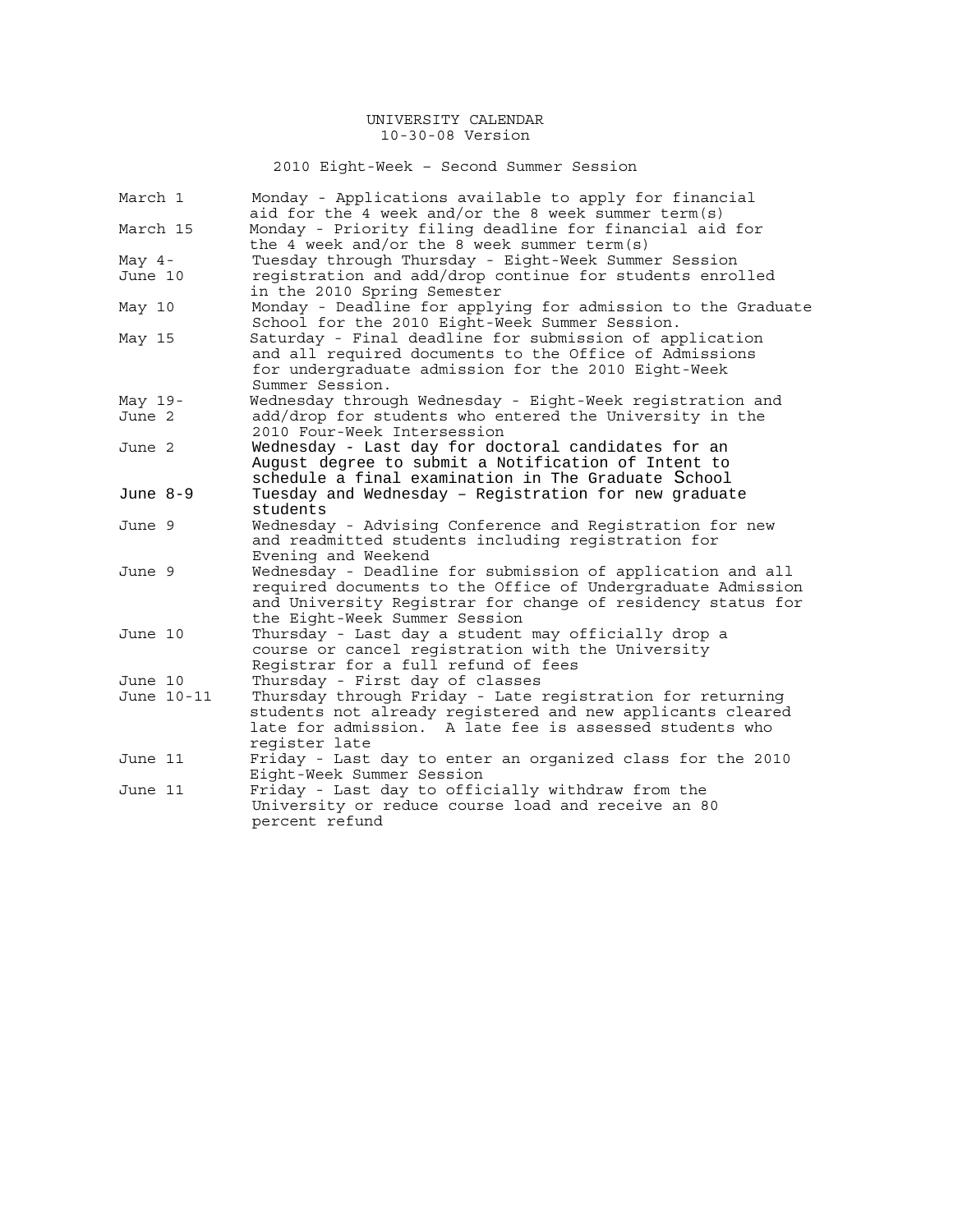2010 Eight-Week - Second Summer Session

| June 11                     | Friday - Last day for students in the Employee<br>Educational Program to submit EEP form to Human Resource<br>Services for tuition waiver for the 2010 Eight-Week                                                                                                                   |
|-----------------------------|-------------------------------------------------------------------------------------------------------------------------------------------------------------------------------------------------------------------------------------------------------------------------------------|
| June 15                     | Summer Session<br>Tuesday - Deadline for international applications to be<br>submitted to The Graduate School for the 2010 Spring                                                                                                                                                   |
| June 21                     | Semester<br>Monday - Last day to drop a course without it appearing<br>on the student's transcript                                                                                                                                                                                  |
| June 21                     | Monday - Last day to change grading option (pass/fail to<br>letter grade or letter grade to pass/fail; credit to<br>audit or audit to credit)                                                                                                                                       |
| June 21-<br>July 23         | Monday-Friday - Summer Advising Conferences for new<br>freshmen, Community<br>College transfers, advanced standing (transfer) students,<br>auditors, non-degree and readmitted students enrolling<br>for the 2010 Fall Semester                                                     |
| 22<br>June                  | Tuesday - Payment deadline of registration fees and/or<br>housing and dining fees - if total amount due is not paid<br>as indicated on the account statement, a late payment fee                                                                                                    |
| June 24                     | of 1.25% of the amount past due will be assessed<br>Thursday - Last day to officially withdraw from the<br>University or reduce course load and receive a 50 percent<br>refund                                                                                                      |
| June 25                     | Friday - Last day for filing an application for an August<br>degree in college dean's office                                                                                                                                                                                        |
| June 30                     | Wednesday-Last day for filing an application for a<br>December 2010 undergraduate degree in college dean's<br>office                                                                                                                                                                |
| July 5<br>July 8<br>July 14 | Monday - Independence Day - Academic Holiday<br>Thursday - Midterm of 2010 Eight-Week Summer Session<br>Wednesday - Last day to withdraw from the University or<br>reduce course load. Students can withdraw or reduce<br>course load after this date only for "urgent non-academic |
| July 14                     | reasons."<br>Wednesday - Last day for candidates for an August degree<br>to schedule a final examination in The Graduate School                                                                                                                                                     |
| July 19                     | Monday - Deadline for applying for admission to the<br>Graduate School for the 2010 Fall Semester.                                                                                                                                                                                  |
| July 28                     | Wednesday - Last day for candidates for an August graduate                                                                                                                                                                                                                          |
| August 4                    | degree to sit for a final examination<br>Wednesday - Last day for students in the Employee<br>Educational Program who registered through August 4 to<br>submit EEP form to Human Resource Services to confirm                                                                       |
| August 5<br>August 5        | 2010 Fall Semester registration and tuition waiver<br>Thursday - End of 2010 Eight-Week Summer Session<br>Thursday - Last day for candidates for an August degree<br>to submit a thesis/dissertation to The Graduate School                                                         |
| August 5                    | Thursday - Final Examinations                                                                                                                                                                                                                                                       |
| August 9                    | Monday - Final deadline for submission of grades to the<br>Registrar's Office by 12 noon                                                                                                                                                                                            |
| August 21                   | Saturday - End of College of Pharmacy 15-Week Summer Term                                                                                                                                                                                                                           |